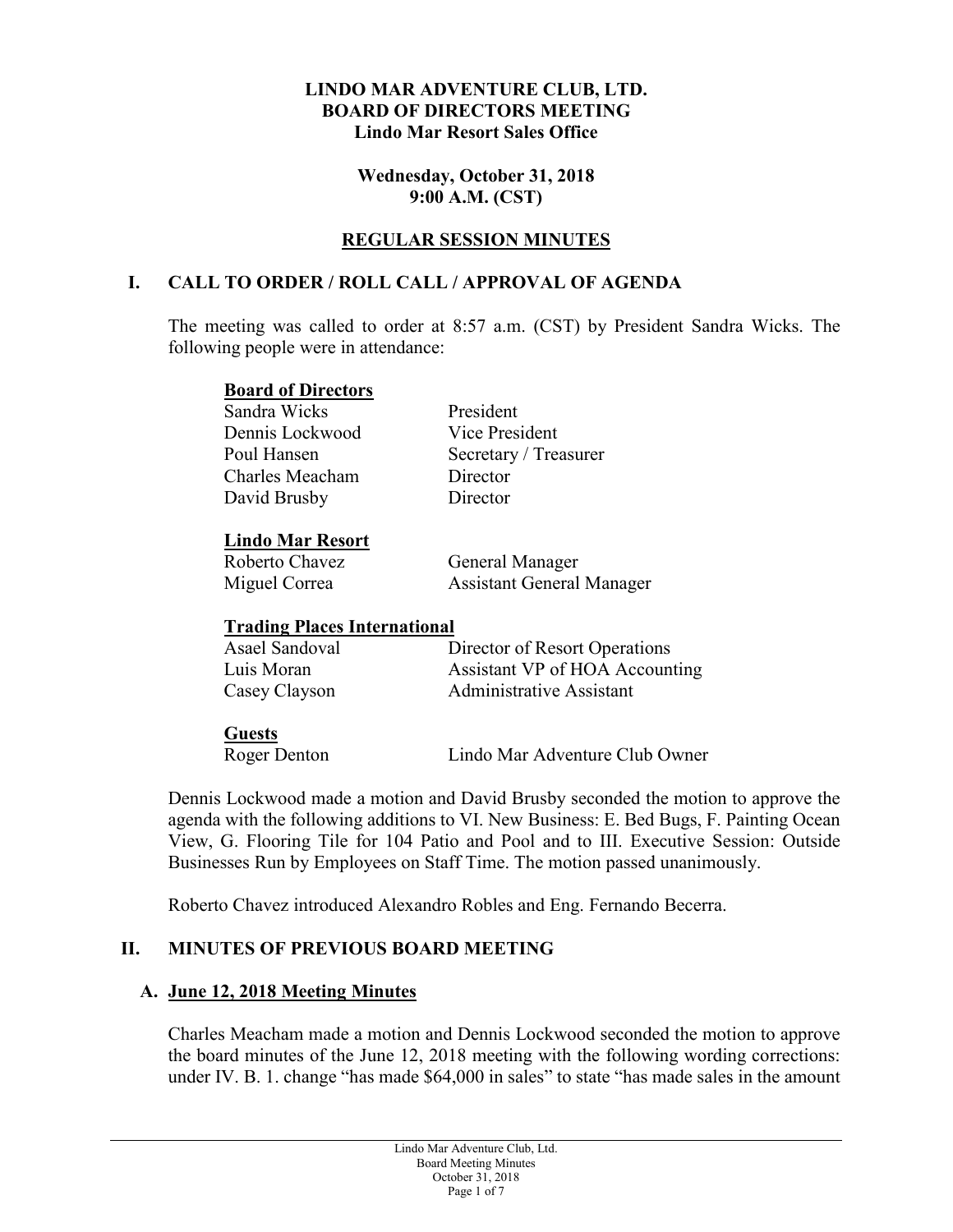of \$64,000" and under V. A. change from "reported that was" to "reported there was." The motion passed unanimously.

## **B. July 6, 2018 Telephonic Meeting Minutes**

Charles Meacham made a motion and Dennis Lockwood seconded the motion to approve the board minutes of the July 6, 2018 meeting as presented. The motion passed unanimously.

## **III. EXECUTIVE SESSION**

At 9:10 a.m. (CST), the board recessed regular session and entered executive session to approve the previous executive meeting minutes, and to discuss both legal and employee matters.

The board exited executive session at 10:42 a.m. (CST) and after a short break, reconvened regular session at 10:54 a.m. (CST).

# **IV. REPORTS**

## **A. Financial**

## **1. Monthly Financial Review**

Luis Moran presented the financial statements for the resort as of September 30, 2018. For the month of September 2018, Mr. Moran reported that the association was operating with a surplus in the amount of \$151,691 and a favorable variance to budget of \$126,555.

Poul Hansen made a motion and Charles Meacham seconded the motion to accept the financial statements as of September 30, 2018. The motion carried unanimously.

### **2. Schedule of Actual Expenditures vs. Reserve Study**

Mr. Moran presented the Reserves Fund activity of actual expenditures and the Reserve Study 2018 Plan.

### **3. Delinquencies**

The delinquency rate as of September 2018 was 5.05% which was lower than the previous year by .14%.

# **4. 2019 Budget Review and Approval**

Luis Moran presented the proposed 2019 budget to the board using an exchange rate of 18.00 pesos per Dollar.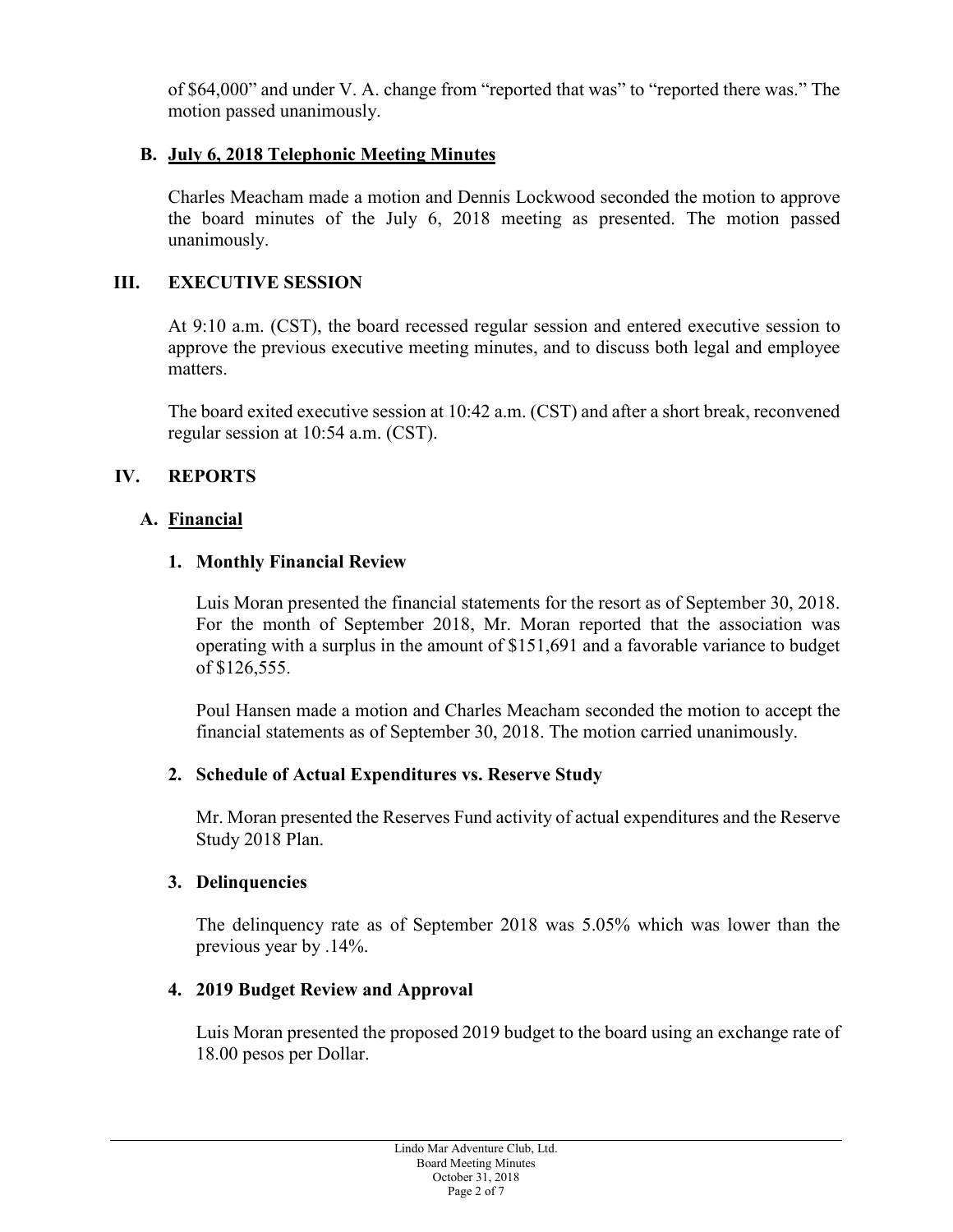Poul Hansen motioned, and Charles Meacham seconded the motion to approve the 2019 Budget as proposed. The motion carried unanimously.

## **5. 2018 Audit Engagement Letter**

Dennis Lockwood motioned, and Poul Hansen seconded the motion to engage the US financial review with Schonwit and Associates for the year 2018 in the amount of \$2,600. The motion passed unanimously.

Poul Hansen made a motion and Dennis Lockwood seconded the motion to approve the engagement of an auditor for the Mexican books. The motion passed unanimously.

### **B. Management**

Roberto Chavez provided the board with an update of outstanding projects at Lindo Mar. He reported that he was working with Pablo Caballero, the restaurant supervisor, on updating restaurant prices and menu items. Mr. Chavez also reported that Lindo Mar has a new internet provider (Total Play) and the internet was much faster than before.

Mr. Chavez said that Lindo Mar was still being cleared by the Labor Secretary and he would provide an update once he received a response. Once Lindo Mar is cleared, Mr. Chavez said that Lindo Mar could sign up for the self-management program to fulfill requirements.

### **1. Javier Quezada**

Roberto Chavez reported that Javier Quezada has conducted sales in the amount of \$107,000 from January to October 2018.

Charles Meacham made a motion and Poul Hansen seconded the motion to give management the authority to accept all fixed week cancellation requests between November to the end of April. The motion passed unanimously.

# **C. Comment Card Review (RCI, II, TPI & TripAdvisor)**

The board reviewed and discussed the RCI, II, TPI, and TripAdvisor comments.

# **D. Occupancy**

The board reviewed and discussed the occupancy report.

The board directed Asael Sandoval to look into the reason why there were bonus weeks during March (Action Item).

# **E. Great Destinations Sales Report**

Asael Sandoval reviewed the Great Destinations sales report with the board. He reported that Great Destinations has sold a total of 76 units since January 1, 2018. Mr. Sandoval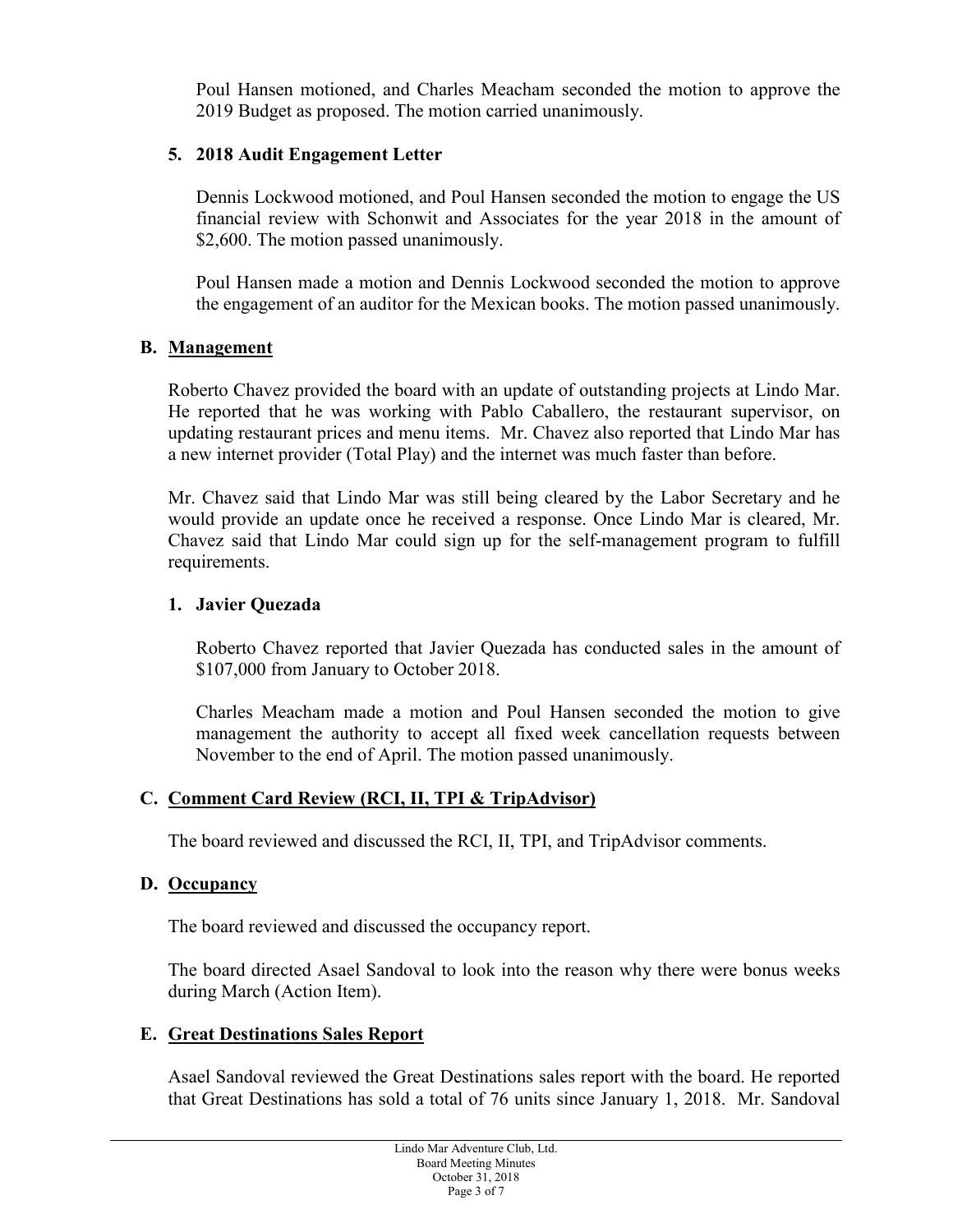also reported the Great Destinations will no longer be conducting sales as they have been because a new company called Discovery Vacation Networks has been created.

# **F. Rental Report**

Mr. Asael Sandoval reported on the 2018 rental report. He reported that there was a decrease in the number of nights rented, but an increase in the average rental rate.

The board recessed for lunch at 12:30 p.m. (CST) and returned from lunch at 1:37 p.m. (CST).

# **V. UNFINISHED BUSINESS**

# **A. Federal Zone Update**

Roberto Chavez provided the board with an update on the completed federal zone survey. Mr. Chavez reported that there were 58.3 sq. meters of land won to the sea and when they submit the renewal for the concession. The board asked for this to carry over to the next meeting (Action Item).

# **B. Refurbishing Project 2019 -2020**

The board reviewed and discussed the costs of refurbishing the units over the next two years. Roberto Chavez presented a report on the proposed costs for remodeling floors 3, 7 and 8 in 2019 and floors 1, 2 and 9 in 2020 remodeling project.

The board also reviewed and discussed the 2018 remodeling project and several areas where they felt improvements could be made for the future units:

- Move reading light over tv to above the sofa area
- Make sure alabaster lights are a different switch than full kitchen lights
- Place mirrors, and not paintings, over the living area couch
- Include a soap dish on the counter
- Make sure all units have new chairs and not the old-style chairs
- Secure refrigerator better

Mr. Chavez also reported on several potential future projects including the remodel of the lobby level, a game room, and the bar.

# **1. Fixed Owner Communication for the 2019 Remodel**

Mr. Sandoval reported that the  $3<sup>rd</sup>$ ,  $7<sup>th</sup>$ , and  $8<sup>th</sup>$  floor units have been blocked for 2019 remodel.

# **C. 2nd Elevator**

The board directed management to see if a fan or air conditioning can be added to the new elevator along with additional railing (Action Item).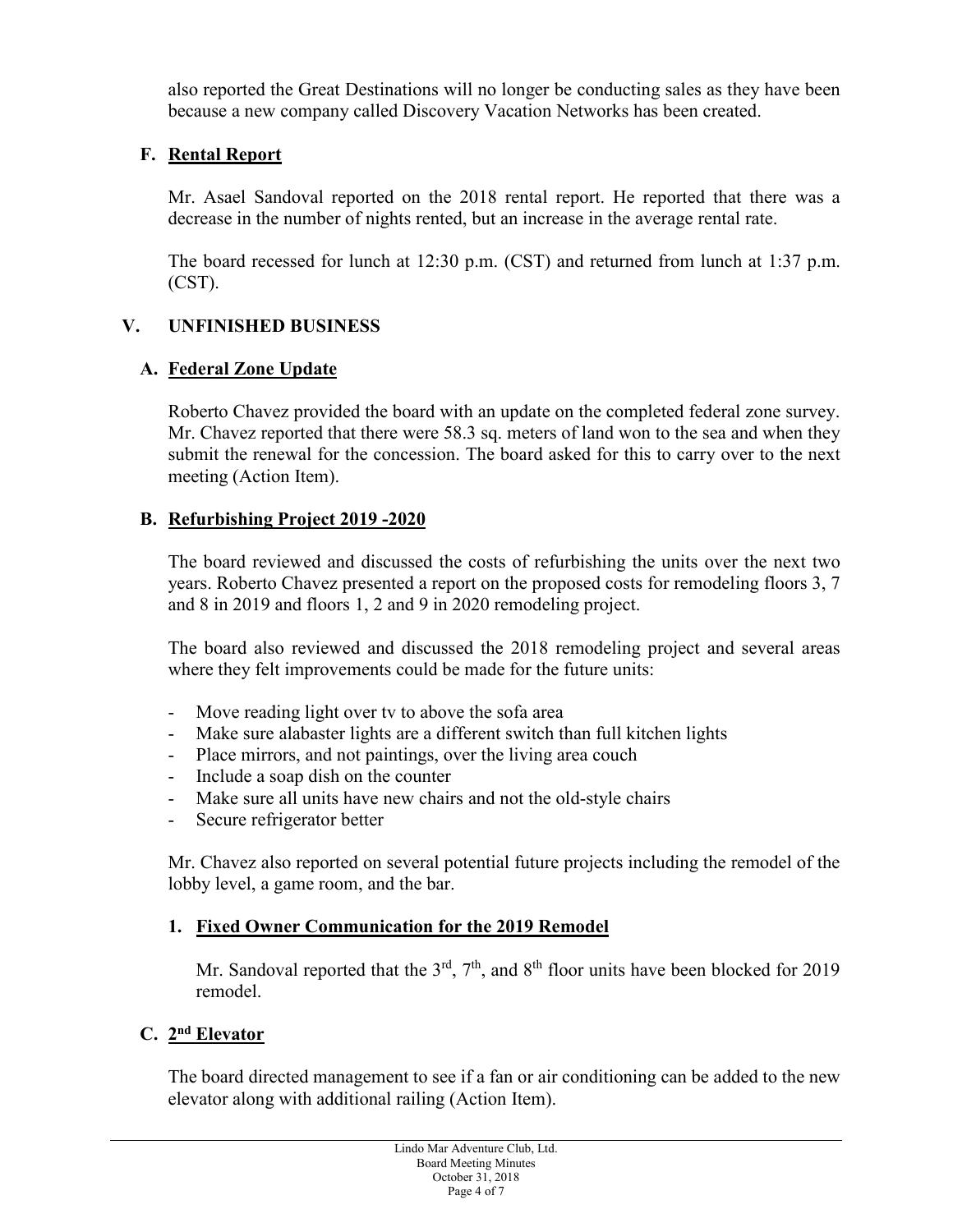# **D. Refurbishment of Old Elevator Cabin**

The board reviewed and discussed the two quotes presented by Roberto Chavez to refurbish the interior of the old elevator cabin.

Chuck Meacham made a motion and David Brusby seconded the motion to give management permission to proceed forward with one of the elevator options and the timing of the project not to exceed \$15,000 USD. Dennis Lockwood objected. The motion passed by majority vote- four votes yes and one vote no.

# **E. Falling Northern Wall**

Roberto Chavez reported that the project to make the northern wall look better will be completed in two weeks.

## **F. Ventilation in the Kitchen**

Roberto Chavez stated that the new ventilation in the kitchen was working well.

## **G. Rental Program**

Asael Sandoval reported that year-over-year there has been a 42.6% decrease in the average number of rental rates but a 29.3% increase in the average rental night rate.

## **VI. NEW BUSINESS**

# **A. Elevator Emergency Back Up System**

Roberto Chavez reported that the emergency backup system was turned on so that the elevator would still have power in case of an outage.

### **B. 2019 Maintenance Fee Mailer**

Chuck Meacham made a motion and Dennis Lockwood seconded the motion to approve the proposed cover letter and ABC policy for the 2019 maintenance fee mailing with the inclusion of the TPI marketing insert. The motion passed unanimously.

# **C. 2019 Meeting Dates**

The board approved the 2019 meeting dates as follows:

- February  $18<sup>th</sup>$  Board Meeting held Telephonically
- June  $26<sup>th</sup>$  Board Meeting held at TPI
- October  $29<sup>th</sup>$  and  $30<sup>th</sup>$  Budget and Board Meetings held at Lindo Mar

# **D. Bed Bugs**

Roberto Chavez reported that incidents of bed bugs at Lindo Mar are rare. He said that if a member or guests reports bed bugs, staff immediately relocates the guests/members, empty the room and fumigate.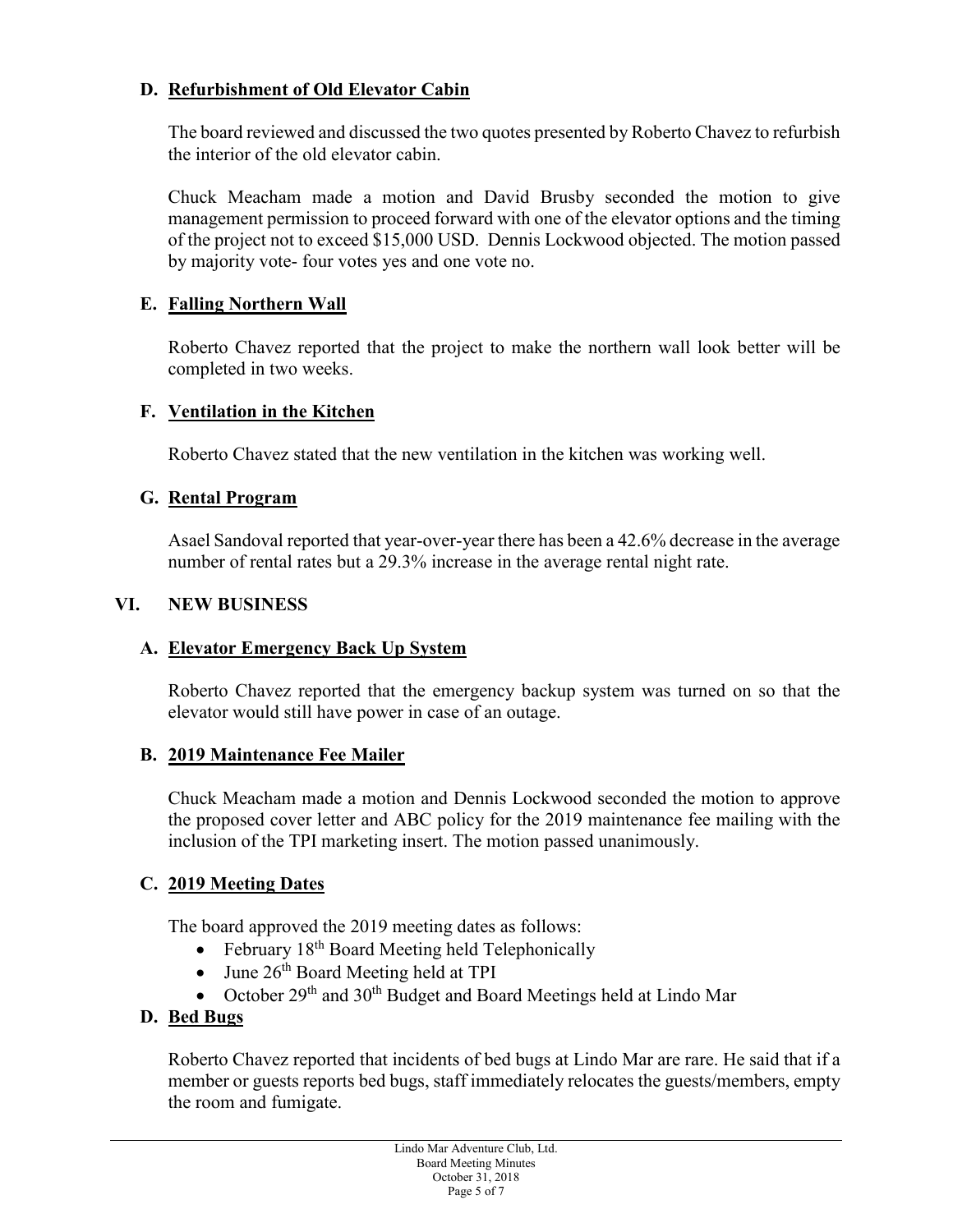# **E. Painting Oceanside of Resort**

Dennis Lockwood made a motion, and David Brusby seconded the motion to approve the painting of the oceanside exterior of the resort for a cost not to exceed \$6,000 USD. The motion passed unanimously.

## **F. Flooring Tile for 104 Patio and Pool**

The board directed Roberto Chavez to provide quotes for replacing the tile around the pool and the unit 104 patio to be presented at the February board meeting (Action Item).

## **VII. OTHER BUSINESS**

## **A. Owner Forum / Correspondence / Cancellation Requests**

The board reviewed the owner correspondence submitted by Giancarlo Accettullo and Jim Race.

The board also reviewed all cancellation requests submitted to them.

Charles Meacham made a motion and David Brusby seconded the motion to accept all submitted cancellation requests: Irene and Michael Germaine, Mary J. Kotlan, Rich Tontarski, George Fatton, Hovhannes Roberti Melkonyan and Anush Matirosyan. The motion carried unanimously.

# **B. Review of Previous Action Items**

The board reviewed the action items list.

Roberto Chavez presented a list of proposed rental rates for Lindo Mar members who arrive late or want to stay an extra night at the end of their stay. The board reviewed, discussed, and approved the proposed member rental nights list.

### **C. Board Changes**

Poul Hansen announced, that after nine years on the board, he was resigning.

The board thanked Poul Hansen for his commitment to the board and presented him with a small gift and a plaque that will be placed in the corridor going to the terrace.

Charles Meacham made a motion and Dennis Lockwood seconded the motion to designate Poul Hansen as a board member emeritus in recognition of his nine years of exemplary service on the Lindo Mar board of directors. The motion passed unanimously.